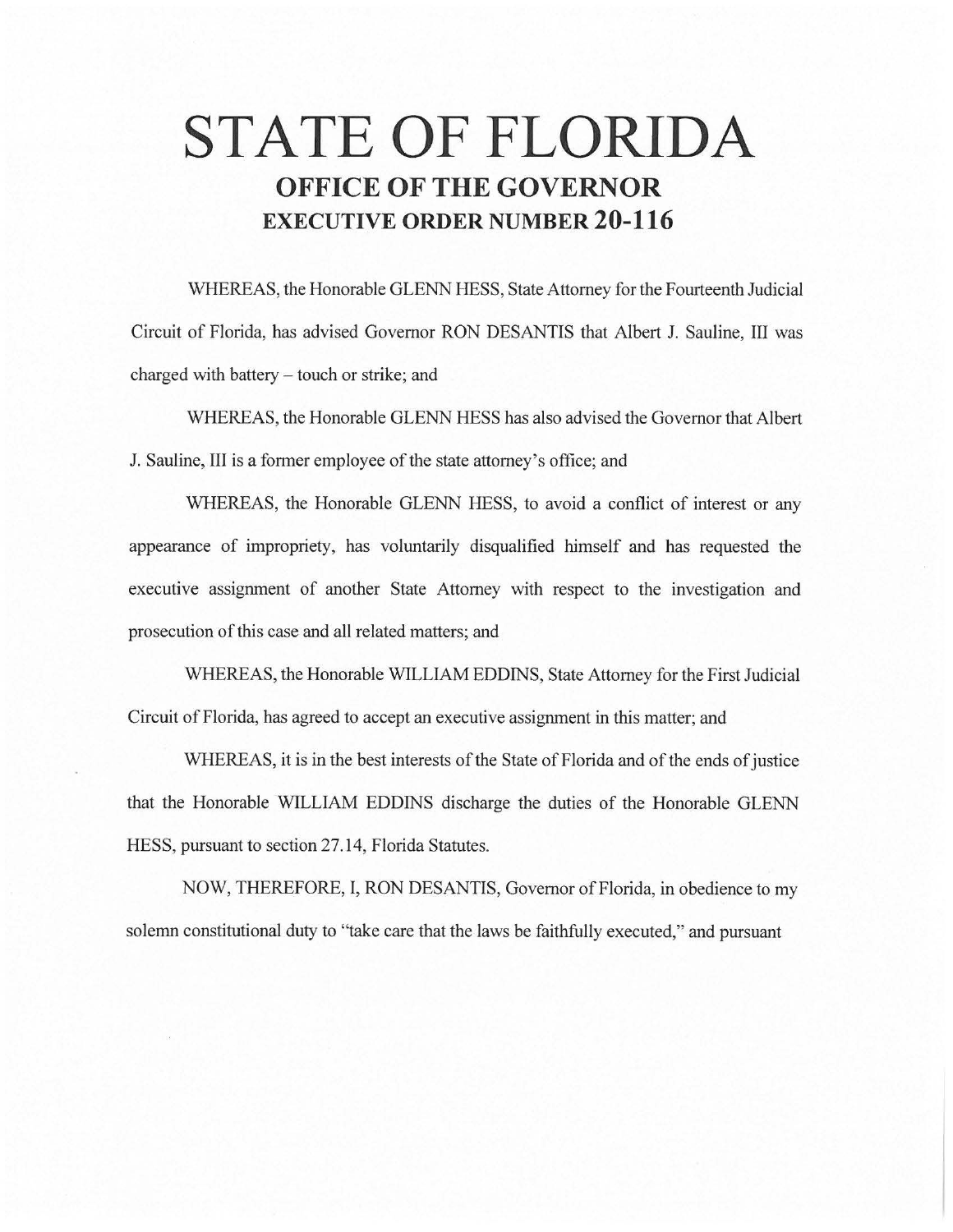to the Constitution and laws of the State of Florida, issue the following Executive Order, effective immediately:

## Section 1.

The Honorable WILLIAM EDDINS, State Attorney for the First Judicial Circuit of Florida, referred to as the "Assigned State Attorney," is assigned to discharge the duties of the Honorable GLENN HESS, State Attorney for the Fourteenth Judicial Circuit of Florida, as they relate to the investigation, prosecution, and all matters related to Albert J. Sauline, III. Section 2.

The Assigned State Attorney or one or more Assistant State Attorneys and Investigators, who have been designated by the Assigned State Attorney, shall proceed immediately to the Fourteenth Judicial Circuit of Florida, and are vested with the authority to perform the duties prescribed herein.

## Section 3.

All residents of the Fourteenth Judicial Circuit are requested, and all public officials are directed, to cooperate and render whatever assistance is necessary to the Assigned State Attorney, so that justice may be served.

## Section 4.

The period of this Executive Assignment shall be for one (1) year, to and including May 8, 2021.